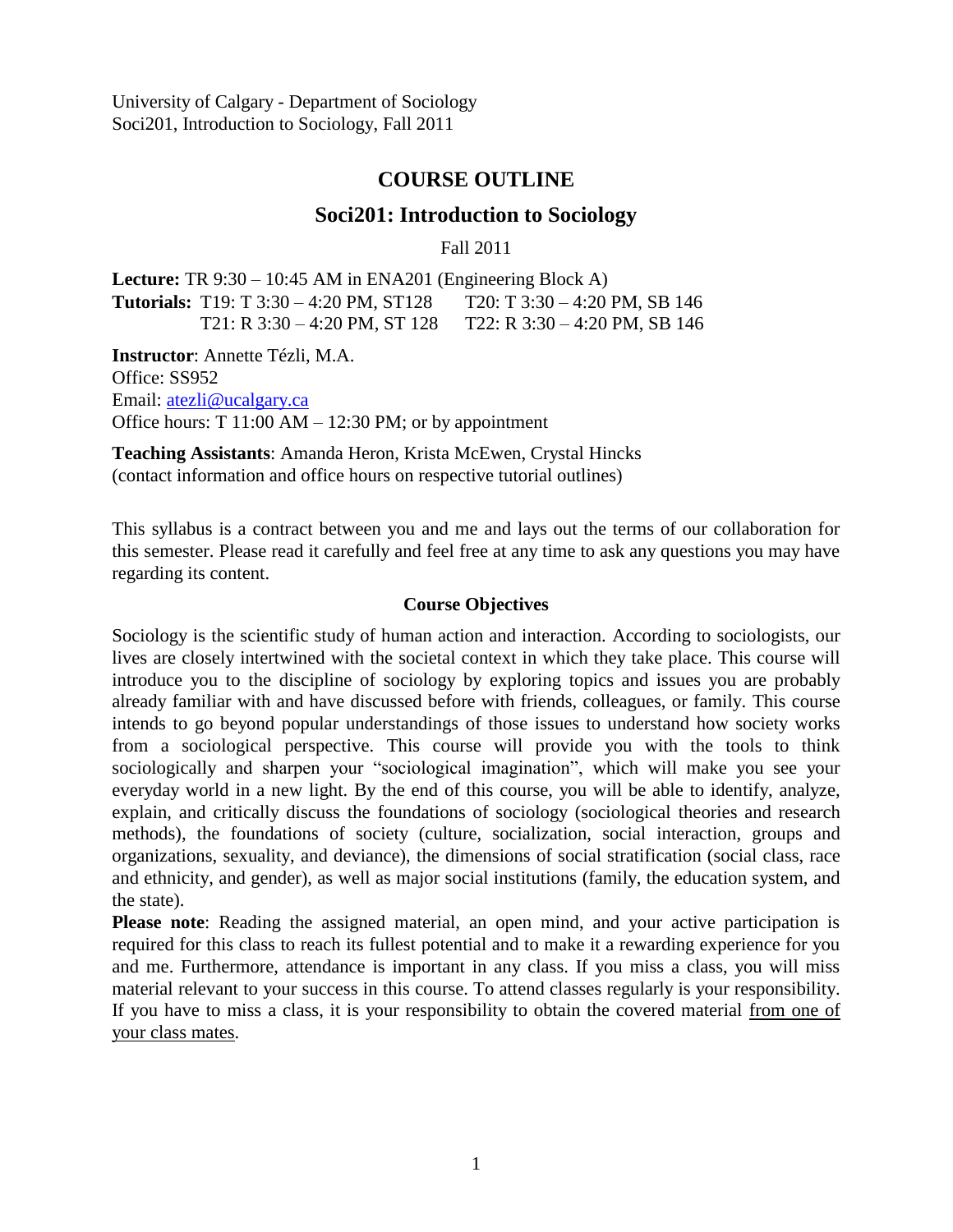## **Required Readings**

Steckley, J. & Letts, G.K. (2010). *Elements of Sociology: A Critical Canadian Introduction* (2<sup>nd</sup> ed.). Don Mills: Oxford University Press. The 2<sup>nd</sup> edition has been updated extensively. Please **do not purchase earlier editions!**

## **Other Learning Resources**

A study guide and a variety of free, course-related resources and quizzes are available on-line: [http://www.oupcanada.com/higher\\_education/companion/sociology/9780195431667/student\\_res](http://www.oupcanada.com/higher_education/companion/sociology/9780195431667/student_resources.html) [ources.html.](http://www.oupcanada.com/higher_education/companion/sociology/9780195431667/student_resources.html)

## **Course Requirements**

|                     | Date due   | % of final grade | <b>Chapters covered</b> |
|---------------------|------------|------------------|-------------------------|
| Midterm I           | October 11 | 25               | l -4                    |
| Midterm II          | November 1 | 25               | 5, 6, 7, 9              |
| Tutorial activities | <b>TBA</b> |                  | various                 |
| Final Exam          | ΓB A       |                  | 11-14                   |

#### *Assignment Schedule and Outline*

#### *2 Midterms (25% each)*

There will be two mid-term exams composed of multiple-choice, true/false, and short-answer questions. See the assignment schedule for chapters covered in each exam.

#### *Tutorial activities (15%)*

Tutorial attendance should be considered a requirement, not an option. The tutorials will give you the opportunity to engage with the material covered in class in a fun and interactive manner and thereby develop your critical thinking skills, which are essential to the "sociological imagination". Your grade for this component will be based on a short writing assignment covering each of the four course sections. Assignments will be developed and administered by your Teaching Assistant, who will provide you with more information during your first tutorial.

#### *Final Exam (35%)*

The final exam is Registrar-scheduled (exam period: December 12-21). The final is composed of multiple-choice and true/false questions.

#### *Grading Scale*

Letter grades will be assigned and submitted to the registrar based on the following scale:

| $A + 95 - 100\%$   B+   80 - 84%   C+   67 - 69%   D+   54 - 58% |  |  |                                                                 |
|------------------------------------------------------------------|--|--|-----------------------------------------------------------------|
| $A$   90 – 94%   B   75 – 79%   C   63 – 66%   D   50 – 53%      |  |  |                                                                 |
|                                                                  |  |  | A-   85 – 89%   B-   70 – 74%   C-   59 – 62%   F   49% or less |

The grades for a course component may be scaled to maintain equity among sections and to conform to departmental norms. **To receive a passing grade in this course, all course requirements must be completed.**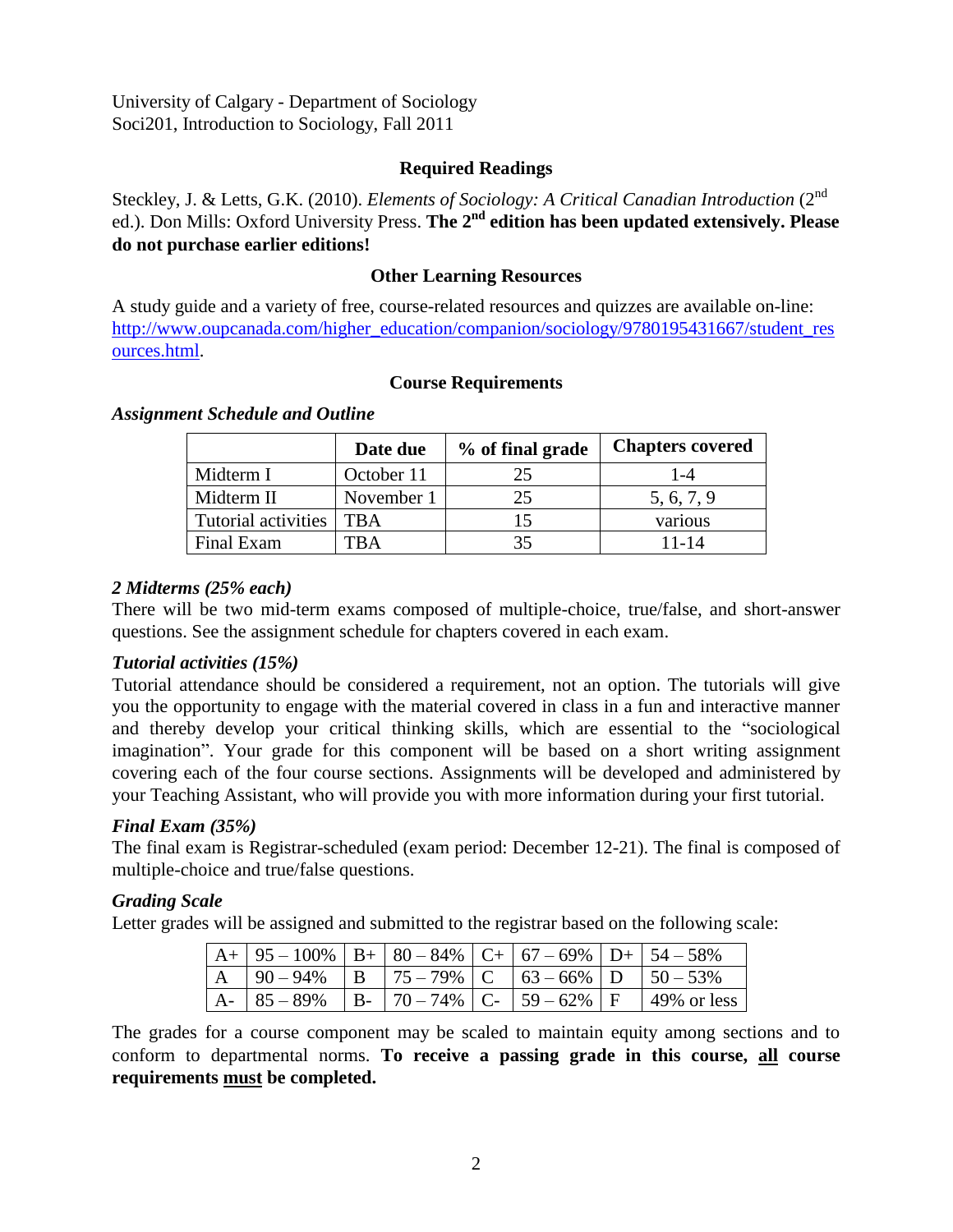#### **Emergency evacuations**

In the case of fire or other emergency evacuation of this classroom/lab, please proceed to the assembly point by the ICT Food Court.

### **Assignment Policies and Deferrals**

If at all possible you must provide advance notice to the instructor if you are unable to take a test or pass in an assignment or essay on time. All requests for a deferral of a course component due to health reasons must be accompanied by written documentation as outlined in the University Calendar and should be obtained while you have the physical or emotional problem rather than after recovery. Deferrals will be allowed in the following circumstances: illness, domestic affliction or religious conviction. Travel arrangements, misreading of the syllabus, and scheduling conflicts with other classes or employment responsibilities are not valid reasons for requesting a deferral. Deferrals will not be granted if it is determined that just cause is not shown by the student.

If you have missed a test for a legitimate reason, I can require you to write a "make up" test as close in time to the original test as possible or can choose to transfer the percentage weight to another course component. If I schedule a "make up" test for you, its date and location will be at the convenience of the Sociology Department.

#### *Deferred Final Exam Form:*

Please note that requests to defer a Registrar-scheduled final exam are dealt with through the Registrar's Office. Further information about deadlines, and where paperwork should be taken, is available on the form, which can be found at:

[http://ucalgary.ca/registrar/files/registrar/APP%20FOR%20DF%20EXAM\\_0.pdf](http://ucalgary.ca/registrar/files/registrar/APP%20FOR%20DF%20EXAM_0.pdf)

#### *Deferred Term Work Form:*

Deferral of term work past the end of a term also requires a form to be filled out. It's available at <http://www.ucalgary.ca/registrar/files/registrar/defTW.pdf>

Once an extension date has been agreed between instructor and student, the form should be taken to the Faculty of Arts Program Information Centre (SS 110) for approval by an Associate Dean (Students).

#### **Ethics Research**

Please be advised that any research involving human subjects - including any interviewing (even with friends and family), opinion polling, or unobtrusive observation – must have the approval of the Departmental Ethics Committee. In completing course requirements, you must not undertake any human subjects research without discussing your plans with me, to determine if ethics approval is required.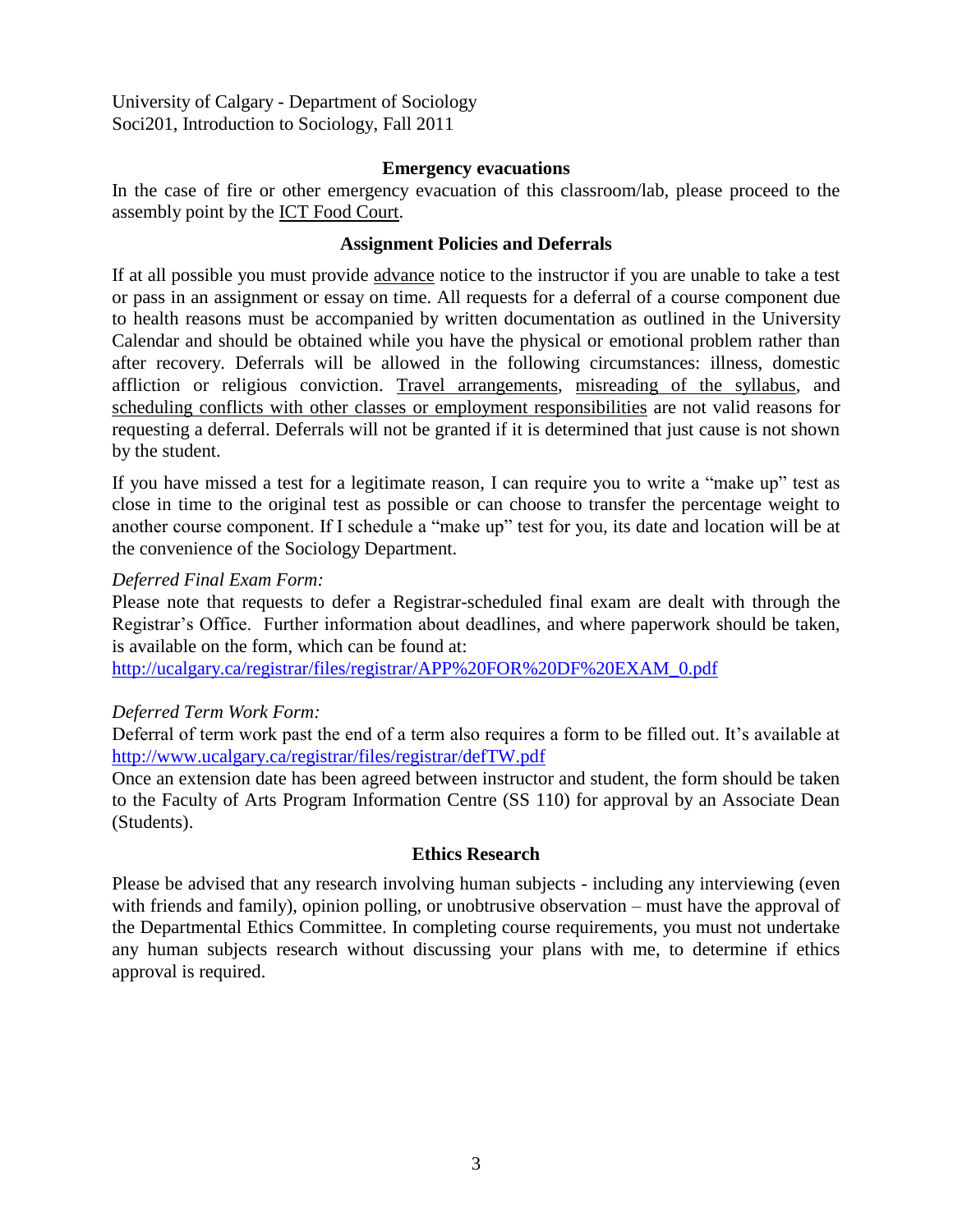### **Academic Misconduct**

Plagiarism, cheating and other academic misconduct are regarded as serious academic offences. Please be advised to consult the University Calendar which presents a Statement of Intellectual Honesty and definitions and penalties associated with cheating, plagiarism, and other academic misconduct.

## **The Freedom of Information and Protection of Privacy (FOIP) legislation**

…disallows the practice of having students retrieve assignments from a public place, e.g., outside an instructor's office or the Department's main office. I will return written assignments individually during class, or during my office hours. If you are unable to pick up your assignment, you may provide me with a stamped, self-addressed envelope to be used for the return of your assignment.

#### **Safewalk**

The University of Calgary provides a "safe walk" service to any location on Campus, including the LRT, parking lots, bus zones, and campus housing. For Campus Security/Safewalk call 220- 5333. You can also contact Campus Security from any of the "Help" phones located around Campus.

#### **Academic Accommodation**

Students with a disability, who require academic accommodation, need to register with the Disability Resource Centre (MC 295, phone 220-8237). Academic accommodation letters need to be provided to course instructors no later than fourteen (14) days after the first day of class. It is a student's responsibility to register with the Disability Resource Centre and to request academic accommodation, if required.

#### **Handing in papers outside of class, return of final papers, and release of final grades**

1. When students are unable to submit papers in class, they should make arrangements to hand in their papers directly to the instructor or teaching assistant. Papers will not be accepted in the main Sociology Department office.

2. Final papers will not be returned through the main Sociology Department office. The Freedom of Information and Privacy (FOIP) legislation disallows the practice of having students retrieve assignments from a public place (i.e. outside an instructor's office, the department office etc.) Students who want their final papers returned by mail must attach a stamped, self-addressed envelope with the paper. Otherwise final papers will be available for pick-up only during the instructor's office hours at the end of this term or at the beginning of the next term.

3. Final grades are not posted by the Sociology Department. They are available only online.